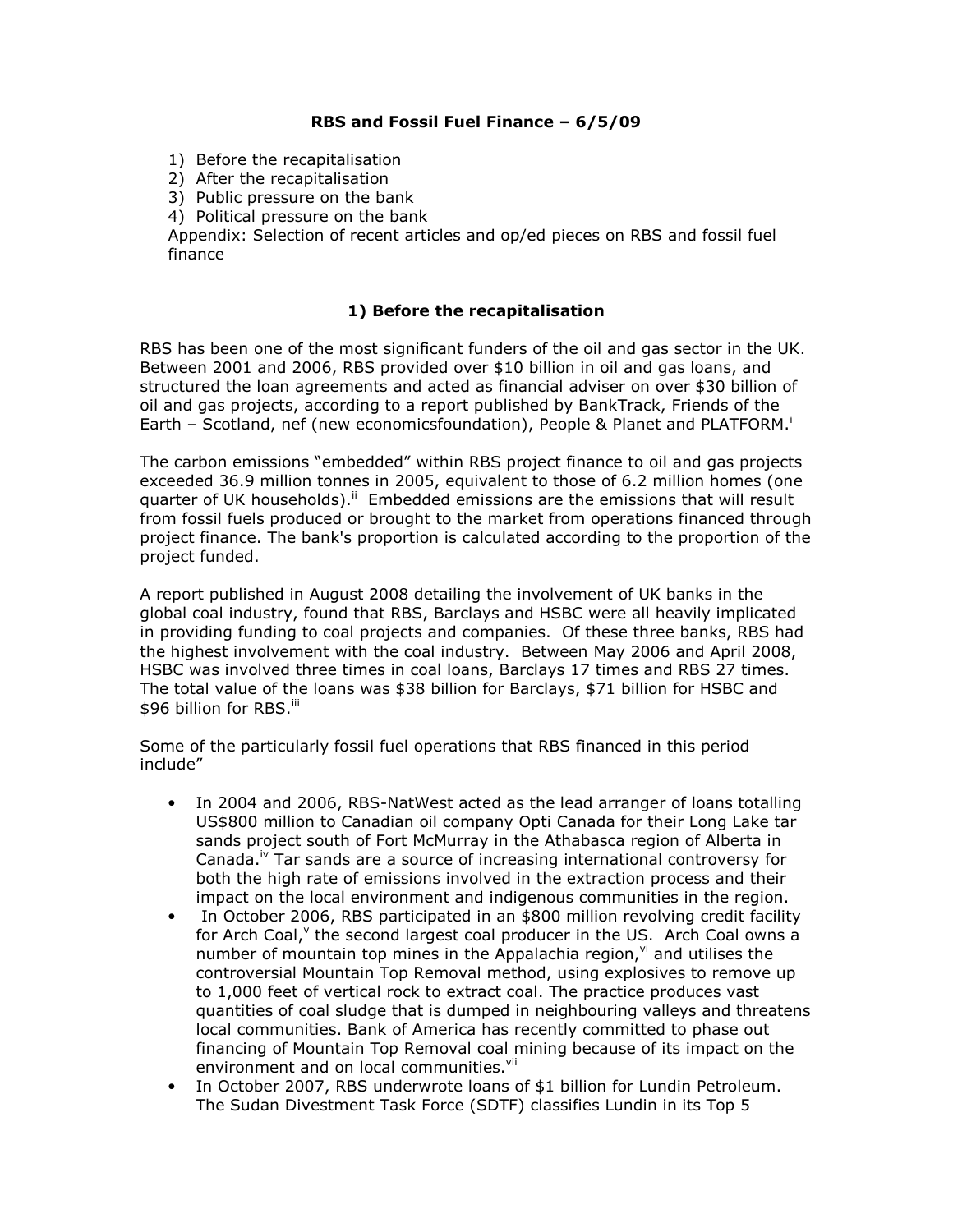"Highest Offenders", for its direct support for the Sudanese government during the continued ethnic cleansing in Darfur. Lundin was exploring for oil in Block 5B in south Sudan, together with Sudapet, the Sudanese national oil company, which is part of the regime. Human Rights Watch and Christian Aid asserted that, if not complicit, the company enabled Sudanese military operations against local civilians, including the clearing of villages and widespread rape.

# **2) After the Recapitalisation**

On 2 March 2009, the Guardian reported that in the 6 months following the initial bail out of the banks, RBS had been involved in financing loans to coal, oil and gas companies worth nearly £10bn (£9,941m)  $-$  over a quarter the amount the bank had received from the tax payers at that point. Vill

The corporate and project finance that RBS have been involved in after the recapitalisation include:

- An extension of £6.66bn worth of credit to controversial energy giant E.ON in November 2008 (on top of the \$70 billion worth of loans to E.ON it was involved in the 2 years prior to the bail out).<sup> $x$ </sup>
- In March 2009, RBS was part of a consortium of 14 banks that lent \$1,890 million to the Irish company Tullow Oil - providing in the region of \$100 million itself. $^x$  The bank had already helped raise £402 million by placing shares for Tullow in January 2009. $^{\circ}$  Tullow's expansion plans are exacerbating conflict in Central Africa and South Asia. In early 2009, the company announced a major discovery of 400-1000 million barrels by Lake Albert in Uganda, just on the border with the Democratic Republic of Congo (DRC). Tullow also holds oil exploration rights across the border in North Kivu in the DRC, which continues to be torn by strife after more than a decade of resource-driven civil war. The border area has seen some of the fiercest fighting take place as rival armies and militias have struggled for control. An additional 30,000 refugees were displaced in North Kivu during two weeks of fighting in March, adding to the existing 1.4 million internally displaced people in the region. Tullow also owns a significant stake in offshore oilfields on the Bangladeshi-Burmese border, which have led to recent naval escalation over maritime boundaries.<sup>xii</sup> The company has further been criticised for re-using single-hull tankers (which are widely phased out under environmental safety regulations) as floating production and storage vessels in its Ghana offshore operations.<sup>xiii</sup>
- In March 2009 RBS financed exploration work in previously untouched regions of Greenland's Arctic. Acting as joint bookrunner with Merrill Lynch on March 11, RBS placed shares worth £116 million for Cairn Energy, a Scottish oil company.<sup>xiv</sup> Although Cairn's main existing production lies on the Indian-Pakistani border, the placing statement made clear that money raised would go towards "accelerated drilling" in Greenland. With the Exploration Director describing Greenland as "a true frontier country where oil and gas exploration is at an embryonic stage", the company has built up licences covering 72,000 square kilometres of acreage off the country's west coast, covering an area half the size of England. Cairn has described its Arctic exploration plans as high-risk but potentially "transformational" – stating that "costs will be large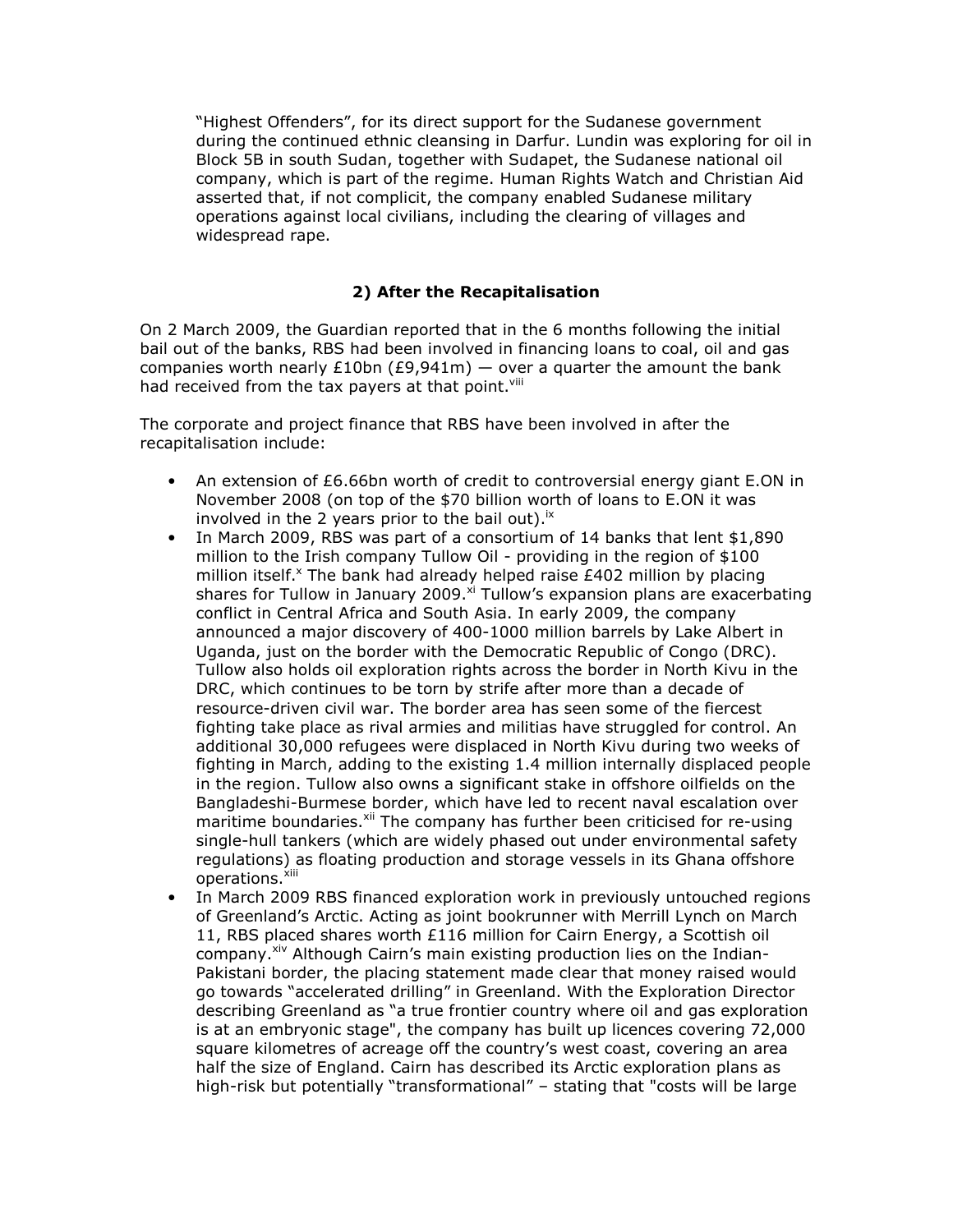so the size of the prize needs to be big" and "There's going to need to be a lot of wells drilled before you're successful."xv

#### **3) Public Pressure on the Bank**

There is mounting pressure on RBS over its record of fossil fuel financing. In August 2008, the Guardian newspaper ran a front-page story with a headline that warned that 'High street banks face consumer boycott over investment in coal projects'.<sup>xvi</sup> In the last two years, student groups and climate activists across the country have protested more than a hundred times at various RBS branches and offices.<sup>xvii</sup> Many Student Unions across the country have passed motions threatening to call a boycott on RBS in the near future should they fail to take more substantive action on climate change. In January 2009. RBS featured in the weekly 'greenwash' column on the Guardian website over its fossil fuel financing in an article that raised questions over the fact that the bank was now majority public owned.<sup>xviii</sup>

Civil society groups that have been involved in pressuring RBS to address the issue of it's fossil fuel financing include Friends of the Earth Scotland, the New Economics Foundation, World Development Movement, People & Planet, PLATFORM, Scottish Education and Action for Development, London Mining Network, BankTrack and Indigenous Peoples Links.

### **4) Political Pressure on the bank**

Recommendation from the Environmental Audit Committee

In a report published published on 16 March, *Pre-Budget Report 2008: Green fiscal policy in a recession*, the Environmental Audit Committee made the following recommendations to the Treasury on green finance.

"The Committee wants the Treasury to ensure that vital low carbon energy projects receive the finance they need even when there is a shortage of capital for investment in low carbon infrastructure.

The Committee also calls on the Treasury to look at the benefits and practicalities of imposing some form of environmental criteria on the investment strategies of those banks in which the state had a controlling stake."xix

Early Day Motion

On 25 February 2009, EDM 880 was tabled by Martin Horwood

Royal Bank of Scotland and Climate Change

That this House notes that one of the most significant outcomes of the recent financial crisis has been the Government's acquisition of a majority stake in the Royal Bank of Scotland (RBS); further notes that RBS has been identified by campaign groups People and Planet and Platform as the UK bank that is the most heavily involved in financing the expansion of fossil fuel projects around the world, and that the carbon dioxide emissions embedded in RBS's project finance in 2006 were calculated to be greater than the carbon dioxide emissions of Scotland itself; believes that the fact that banks play such a large role in providing finance to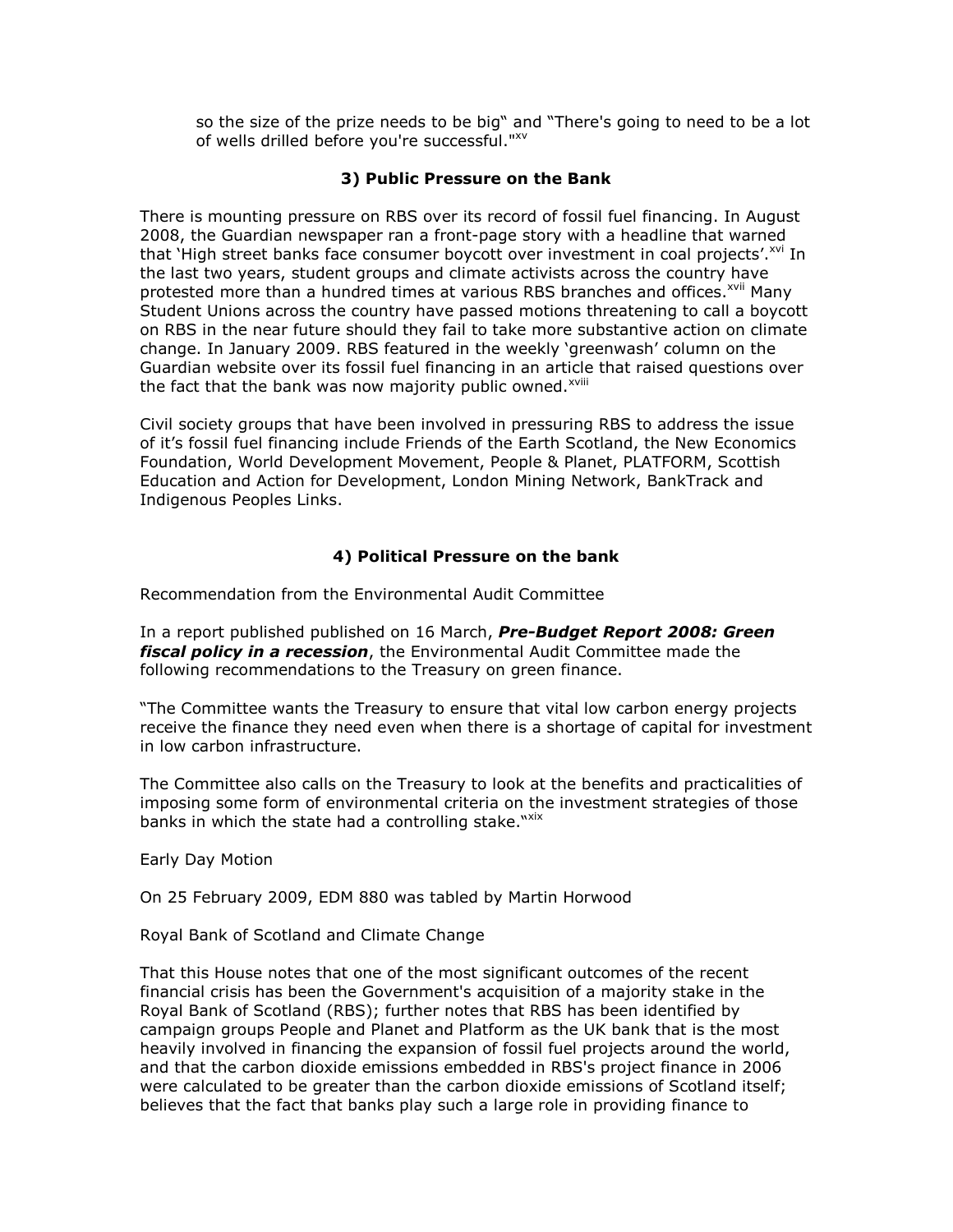projects that are exacerbating climate change has been wholly unaddressed in Government policy; further believes that there is an urgent need for the Government's new banking regulations to include environmental concerns as well as financial concerns; calls on the Government to use its majority share in RBS to prioritise climate change as a principal concern in RBS's lending decisions; further calls on the Government to require RBS to calculate, publish and cap embedded emissions resulting from its lending to fossil fuel projects, and to set annual targets for reducing these emissions; and further calls on the Government to promote RBS investments in renewable energy, new green jobs and the infrastructure needed to decarbonise the economy. $^{xx}$ 

The EDM has received 45 signatures.

# **More Information and Contact**

Kevin Smith PLATFORM 7 Horselydown Lane London SE1 2LN UK

020 7403 3738

Kevin@platformlondon.org

http://www.carbonweb.org/showitem.asp?article=338&parent=39

<sup>-</sup><sup>i</sup> The Oil & Gas Bank – RBS and the financing of climate change: March 2007, p6. Published by PLATFORM, BankTrack, Friends of the Earth Scotland, new economics foundation and People & Planet. Online:

http://www.carbonweb.org/documents/Oil\_&\_Gas\_Bank.pdf

ii Ibid p4

iii Cashing in on Coal: RBS, UK Banks and the Global Coal Industry, August 2008, p13. Published by BankTrack, Friends of the Earth Scotland, People & Planet, PLATFORM, Scottish Education and Action for Development,

iv The Oil & Gas Bank, p14

 $v$  Ibid p17

vi Arch Coal website: www.archcoal.com

vii see

http://www.banktrack.org/show/news/bank\_of\_america\_stops\_funding\_mountain\_top\_re moval